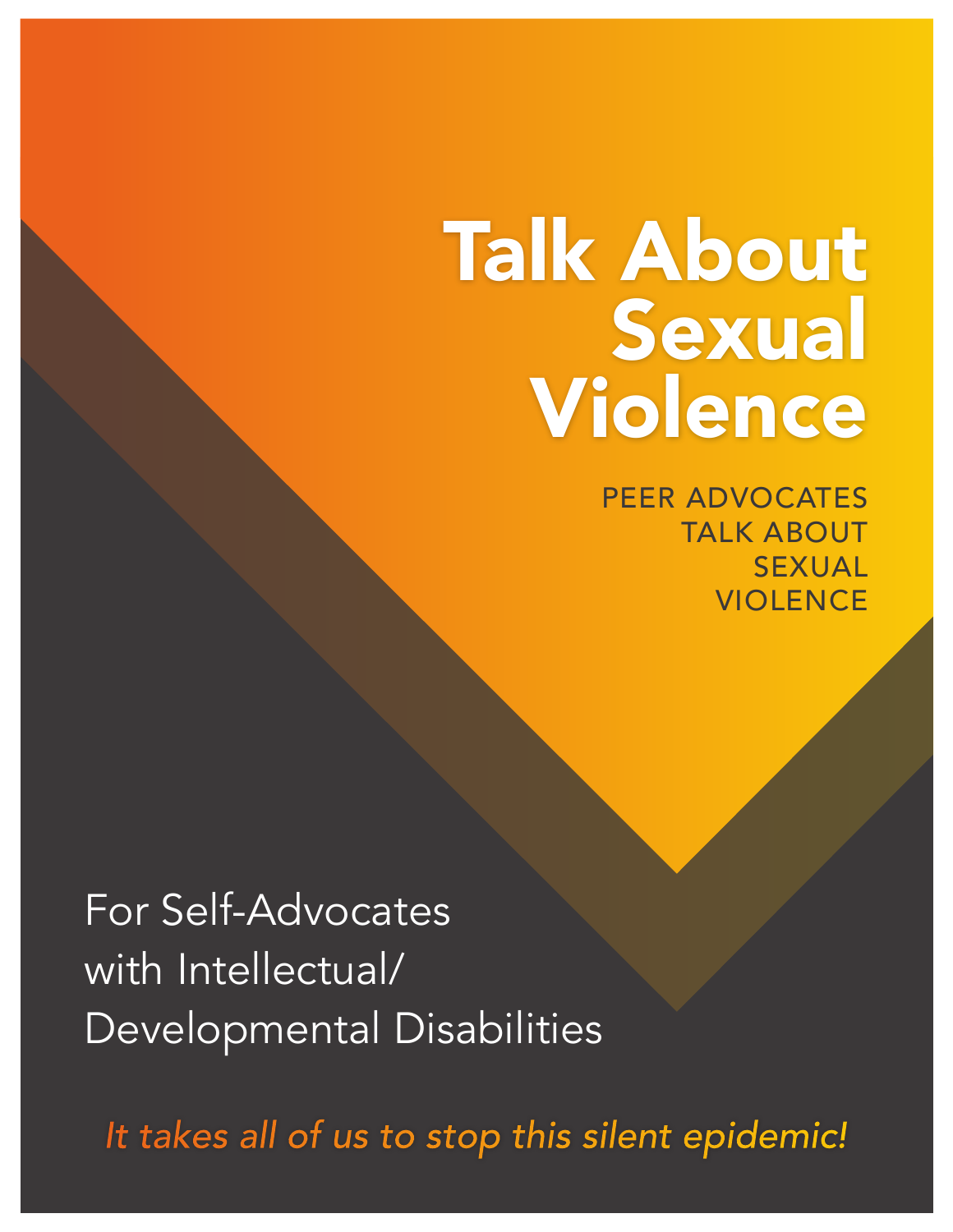

# The Purpose of the Project

It is very important that people with intellectual/ developmental disabilities (I/DD) talk to each other about how to stop sexual violence and abuse.

Many people do not bring this topic up on their own. They may not know what sexual violence is—or how to describe it.



Women and girls with disabilities experience sexual assault four to ten times more often than those without disabilities. Up to 90% of woman with disabilities will experience sexual abuse during their life.

Almost 14% of men with disabilities will experience sexual assault during their life, compared to 4% of men without disabilities.

The *Talk About Sexual Violence* project shows how to create a safe place to have these very important conversations. With support from professionals and peers, people with I/DD can talk about sexual abuse and teach others how to prevent it.

You can find the *Talk About Sexual Violence* videos at

thearc.org/talk-about-sexual-violence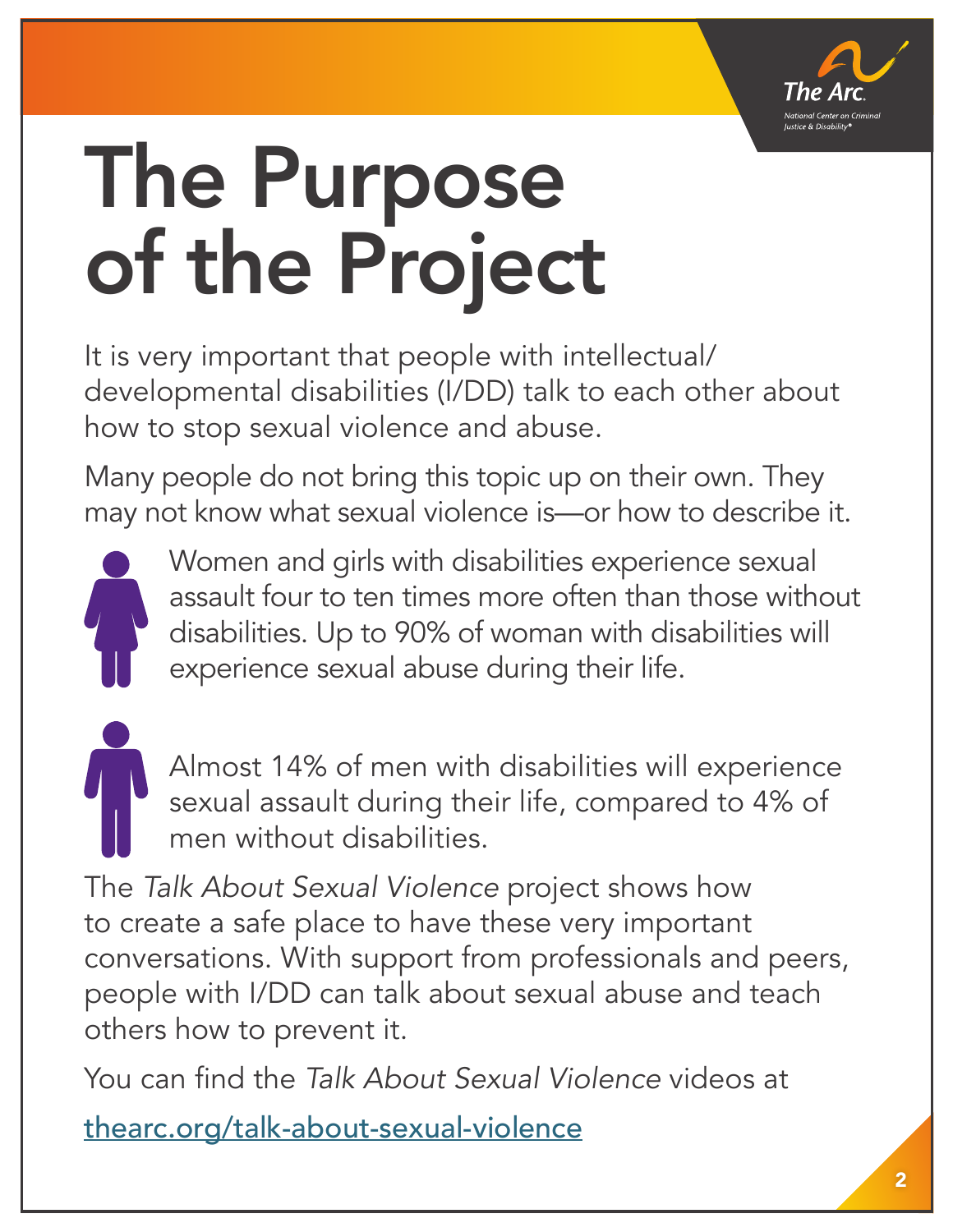



#### KECIA WELLER

"As self-advocates, we were partners in making the videos and tools that encourage people with disabilities to speak up about abuse and work together to stop it."



### JAMES MEADOURS

"This conversation guide helps people with disabilities talk with their health care providers about sexual violence and what can be done about it."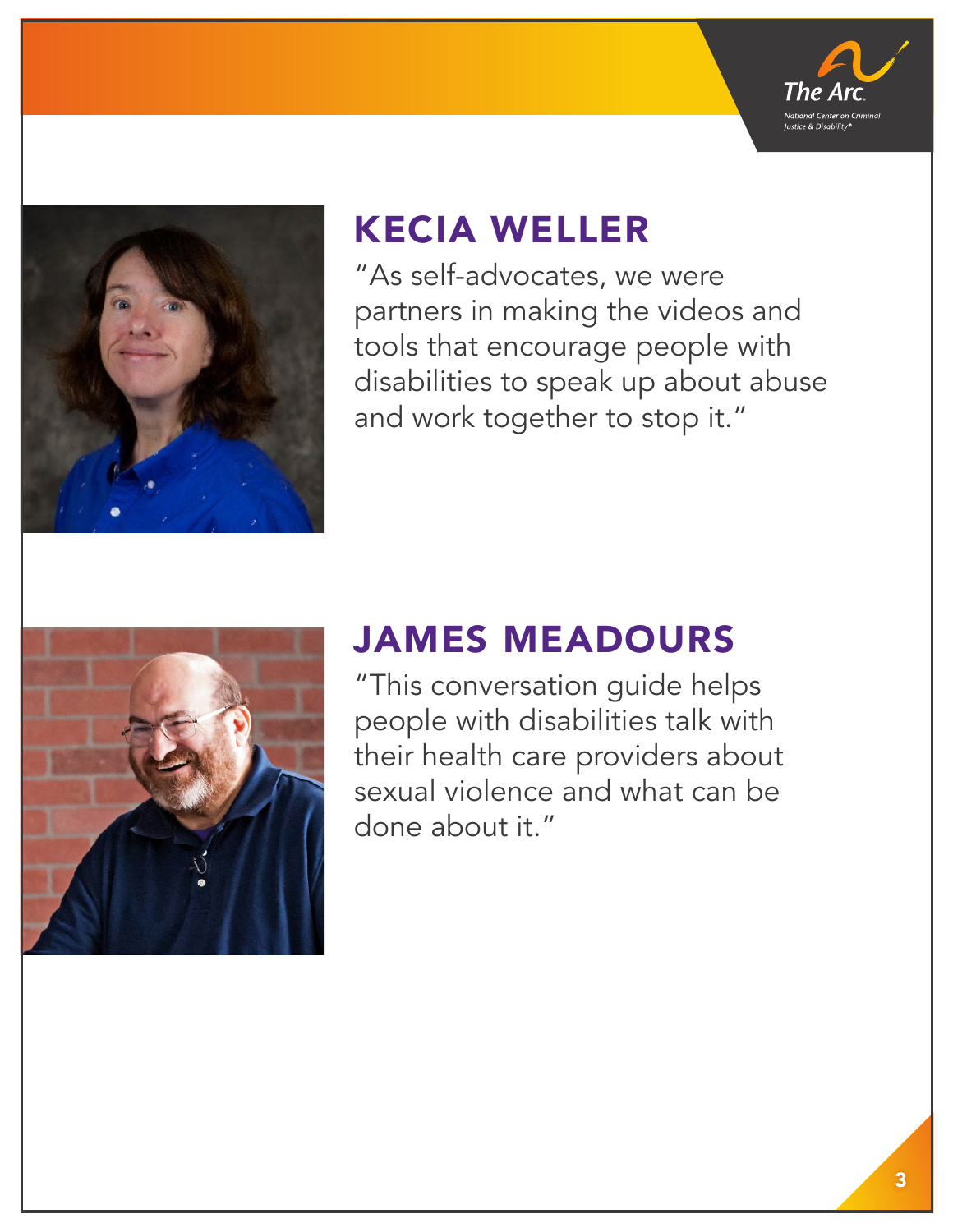

# 3 Step Guide

- 1. Think about how to talk with your health care provider
- 2. Talk with your health care provider
- 3. Speak up!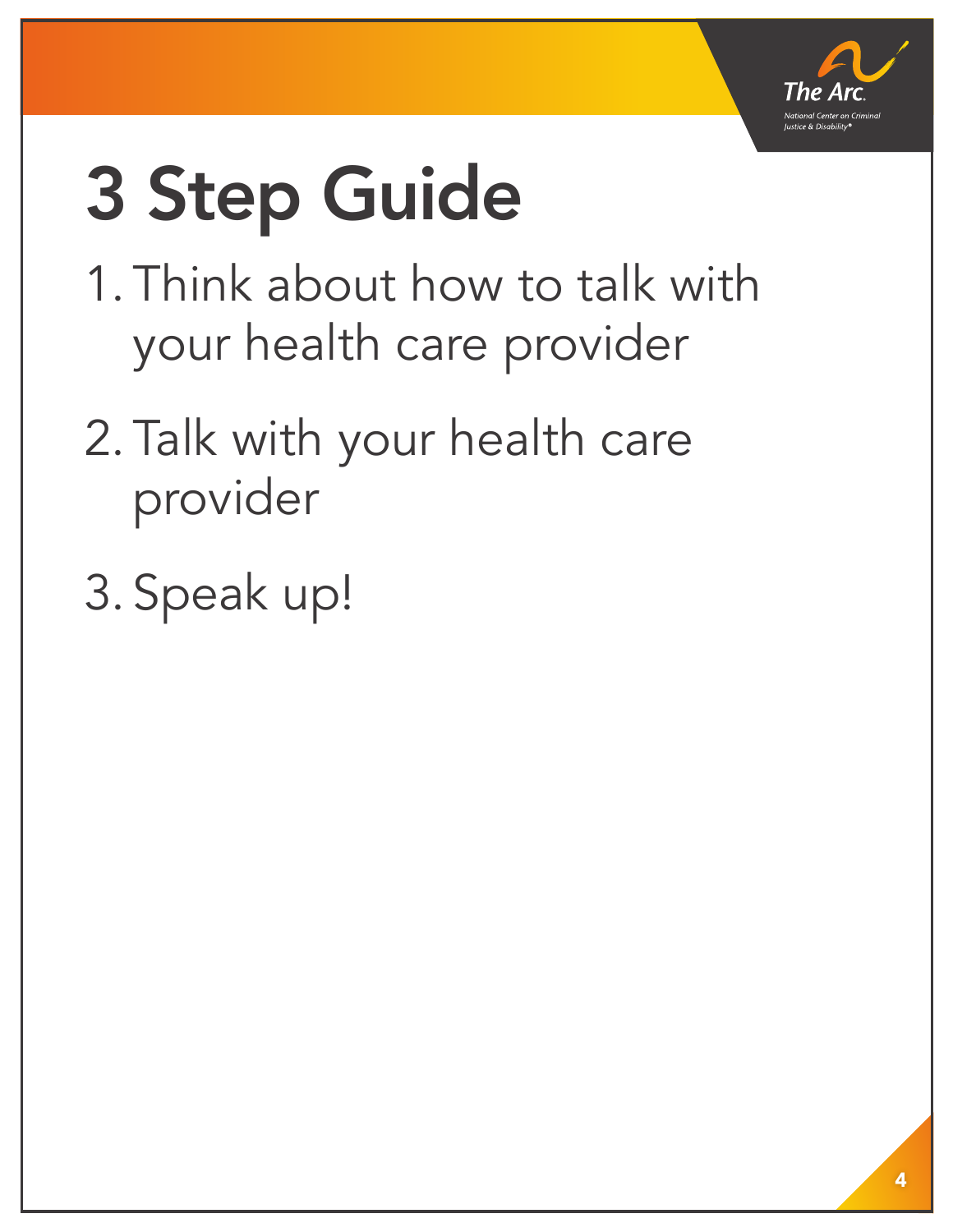

### 1. Think about how to talk with your health care provider about sexual violence

- Write down what you want to say and what questions you have
- Practice what you want to say
- Find a trusted person to help you
- It's OK to talk to your health care provider alone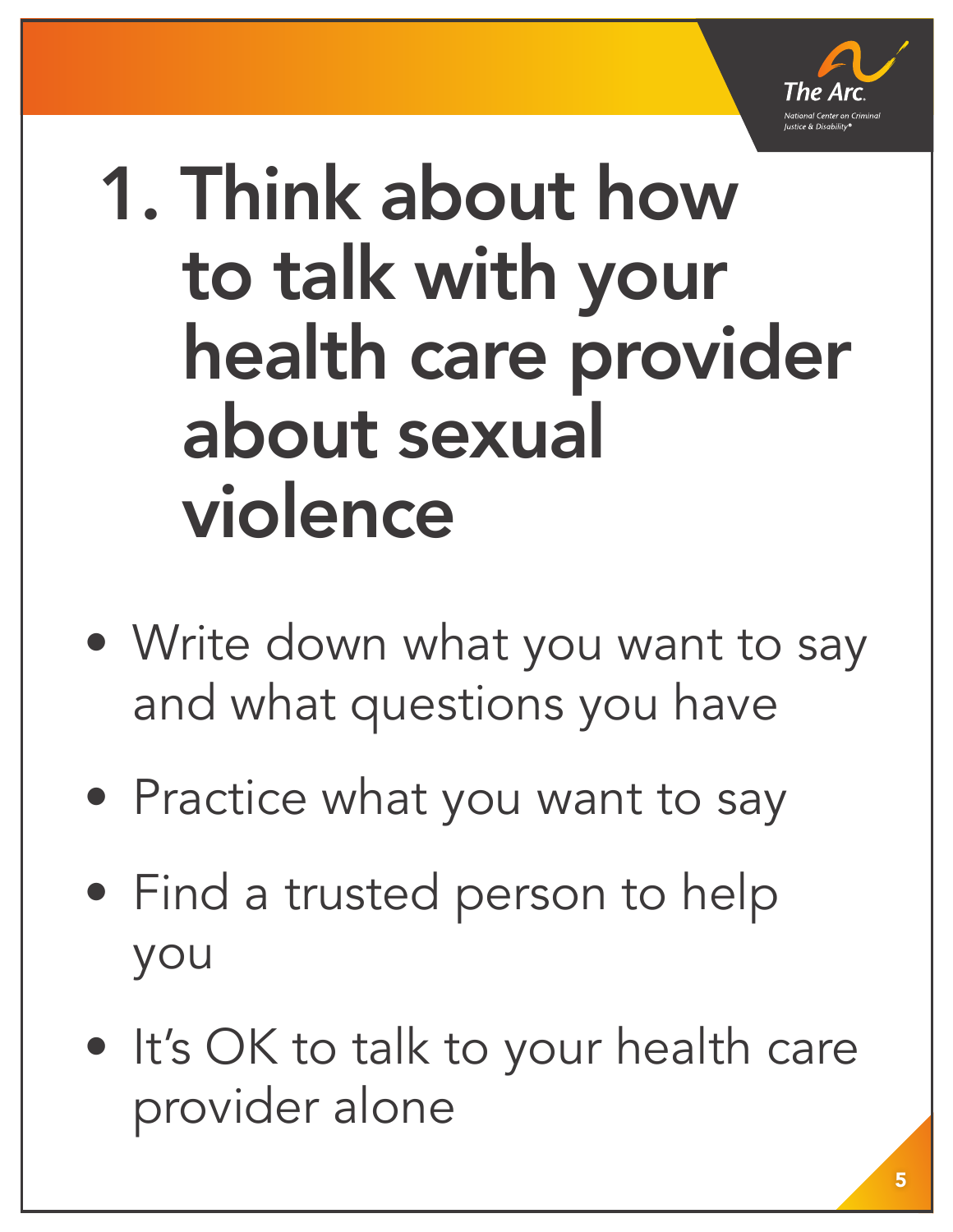

### 2. Talk with your health care provider about sexual abuse

- Everyone has the right to safety
- If you or someone you know has experienced sexual violence, there is help available
- Health care providers are there to help
- It is never your fault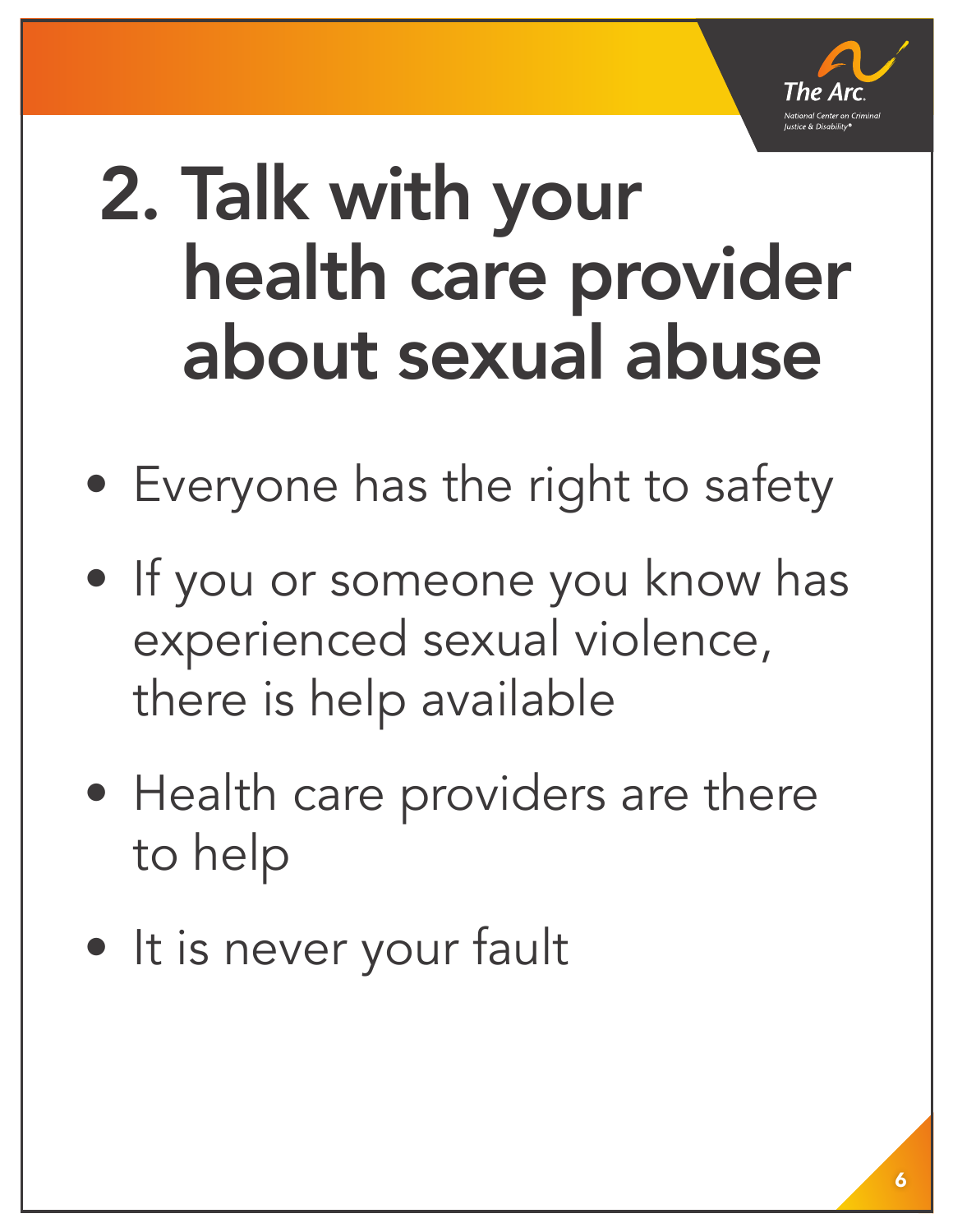

## 3. You can do it, speak up!

- Talk to your health care provider about what happened
- You can report it, too!
	- Call the police station or 911
	- Contact Adult Protective Services
	- Tell your Case Worker
- Contact a trusted person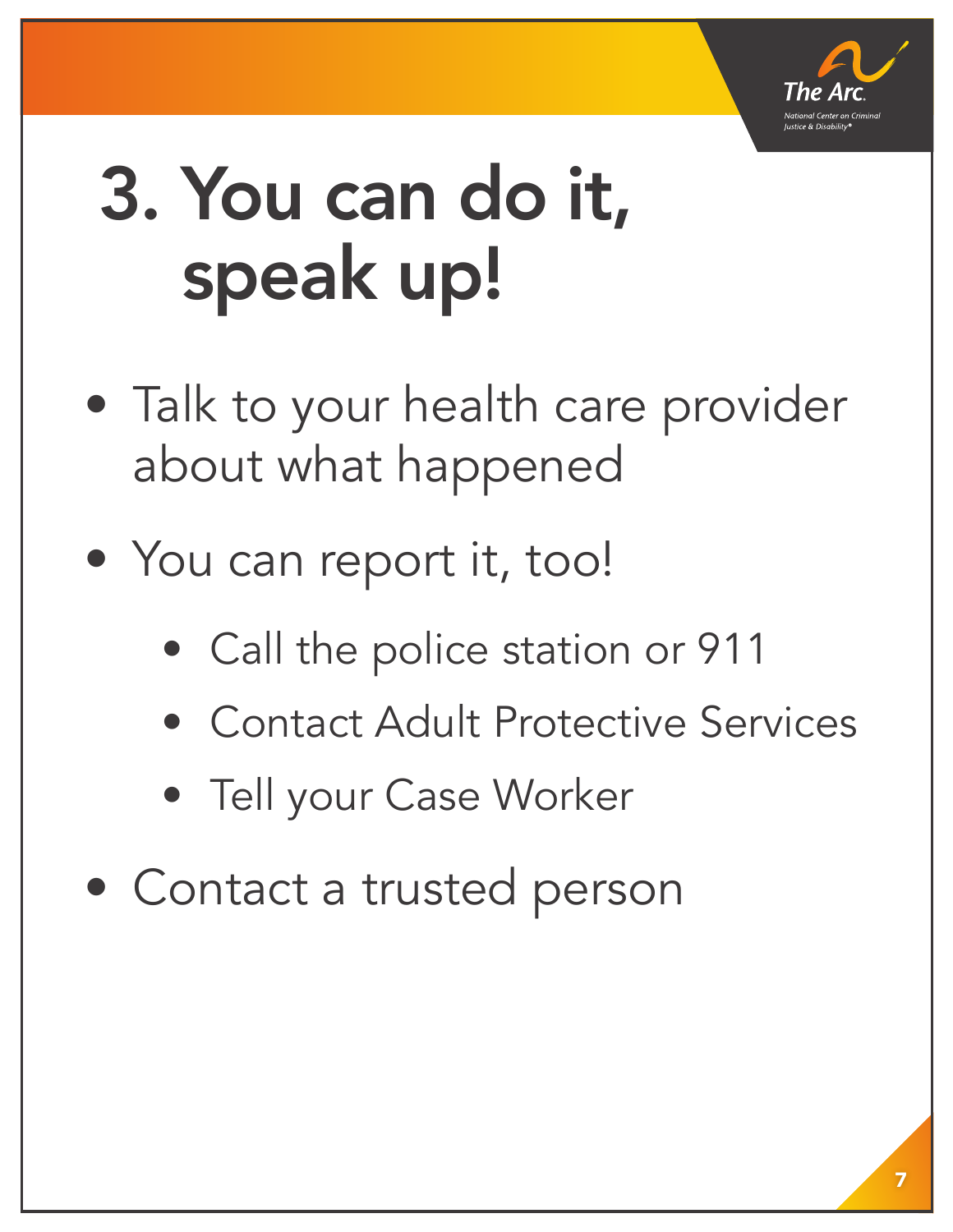

## Final Words

### KECIA WELLER

There is help.

Many people experience abuse time after time in their life, like me. And victims usually know the person who is the abuser. We all need to know what abuse is and ways to prevent it.

We must speak up!

### JAMES MEADOURS

Together, advocates and allies can make a difference. We don't have to live in the shadows—we can share our pain, our stories, and our hope with others. As a male survivor I encourage other men to help us lead the conversation.

There is help.